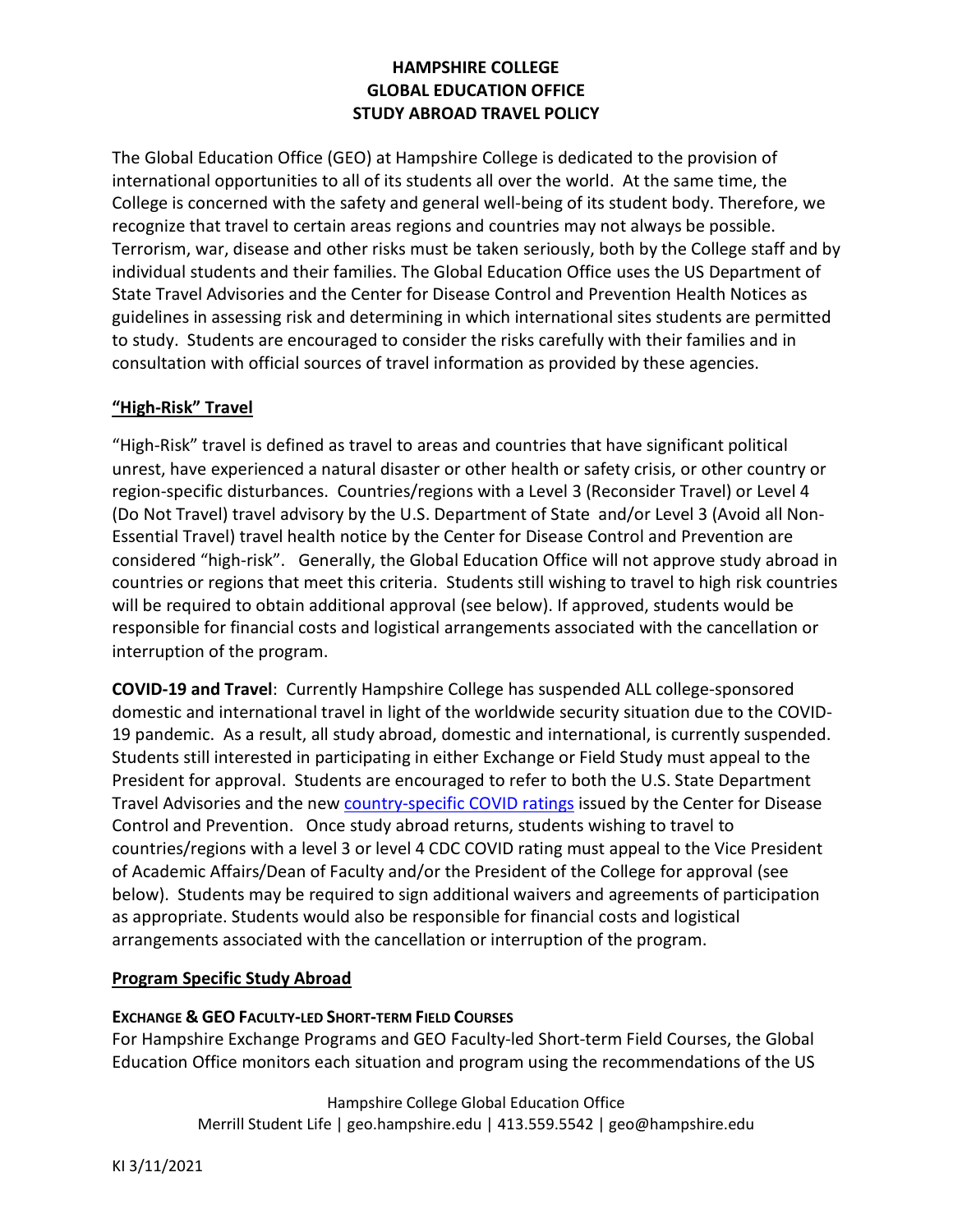Department of State, Center for Disease Control and Prevention as well as other sources both in the US and in the host country. Generally, the Global Education Office will not approve shortterm or semester study abroad programs in countries or regions defined as "High-Risk" without special approval from the Vice President of Academic Affairs/Dean of Faculty and/or the President of the College. In addition, if at any time we feel that the security and safety of our students is at risk, we reserve the right to suspend or cancel a program. Hampshire also reserves the right to require additional information and insurance or risk waivers as deemed necessary by the College.

### **COURSE-BASED & SELF-DESIGNED FIELD STUDY**

Hampshire College recognizes the need for students to tailor their study abroad experience to fit their academic program and to be able to develop opportunities on their own that may be with another university or study abroad provider (Course-based field study), or involve independent research, internships or community engaged learning experiences (Self-Designed Field Study). When designing their field study, students are encouraged to consider the risks carefully with their families and in consultation with the Global Education Office as well as official sources of travel information provided by the U.S. Department of State and the Center for Disease Control and Prevention. Students considering travel to "high-risk" international areas are required to obtain additional approval from the Vice President of Academic Affairs /Dean of Faculty and/or the President of the College.

### **Approval Procedures for High Risk International Travel (including COVID-19)**

In the event that a student has chosen to participate in a course-based or self-designed field study that is a high-risk safety concern, the student is required to attain approval from the Vice President of Academic Affairs/Dean of Faculty and in some instances, by the President of the College. In order to do so, students must submit a written proposal to the Global Education Office by the Field Study/Exchange Deadline. The proposal must address the following:

- 1. **What you are doing**: A description of what you are planning to do. Also include:
	- **Dates/Duration**: How long you plan to be there, approximate dates.
	- **Location**: Where you plan to go. Include exact city/location(s). If not sure of complete itinerary and locations, please put general regions or cities where you think you might be. Explain why the location is pivotal to what you are doing. Why does it have to be in that specific location?
	- **Who/Organizations**: Do you have an in-country project supervisor or sponsor? Who and/or what organizations are you working with? Include any acceptance letters or correspondence with the sponsoring organization if possible.
	- **Any other important information** regarding housing, who is sponsoring it or the type of work you will be doing.
- 2. **Compelling rationale**: Include why it is an essential part of your academic program/divisional work to go there and why it cannot be done either at Hampshire or at home. Why do you have to do this program?